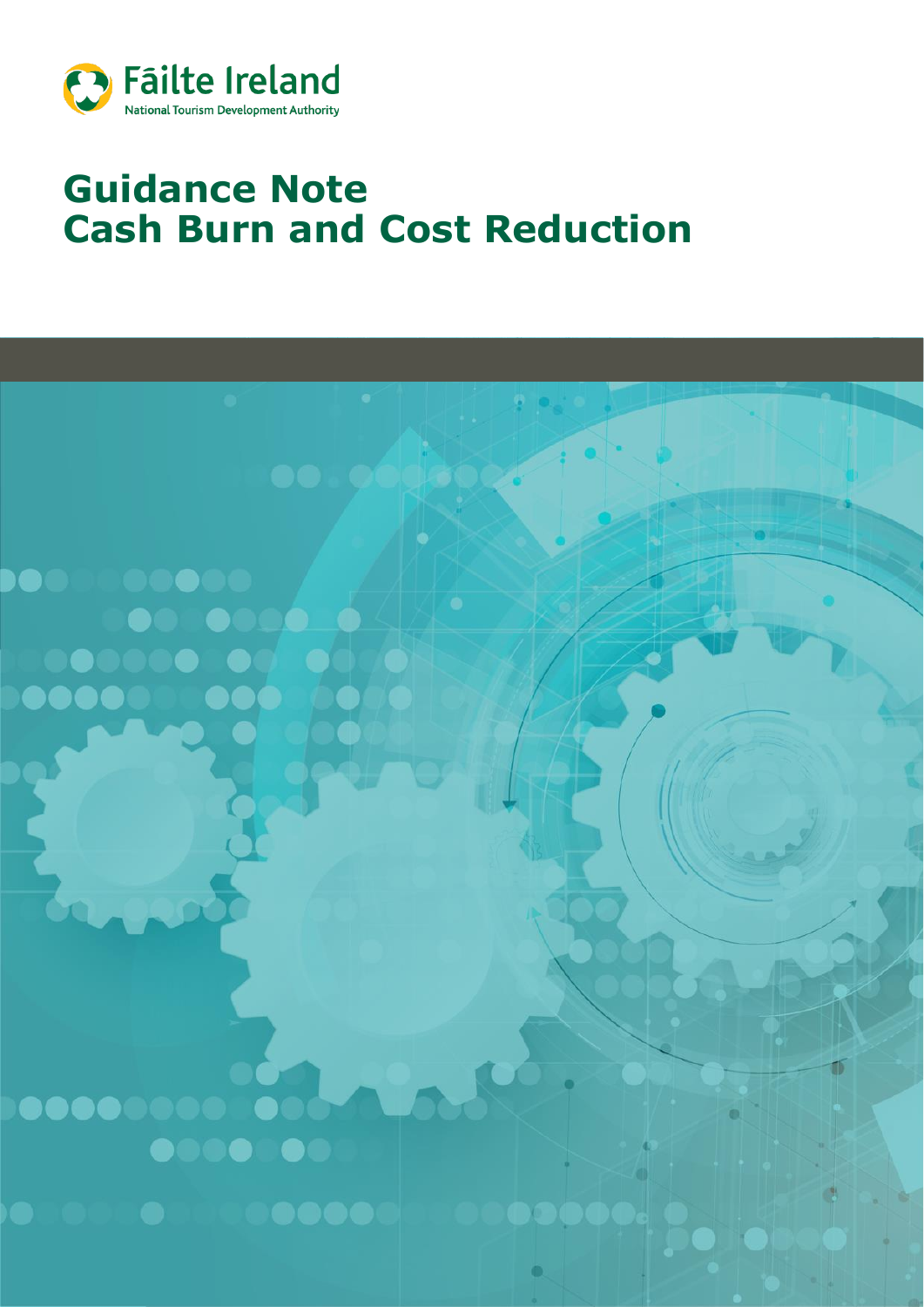

# **Introduction**

This Guidance Note highlights the importance of critically assessing the cash burn rate and the cost structure in your business. It is accompanied by a series of sectoral Checklists to help you think about where you can reduce costs. The key topics in this note are:

- Borrowing Application Checklist
- **Explanation Notes**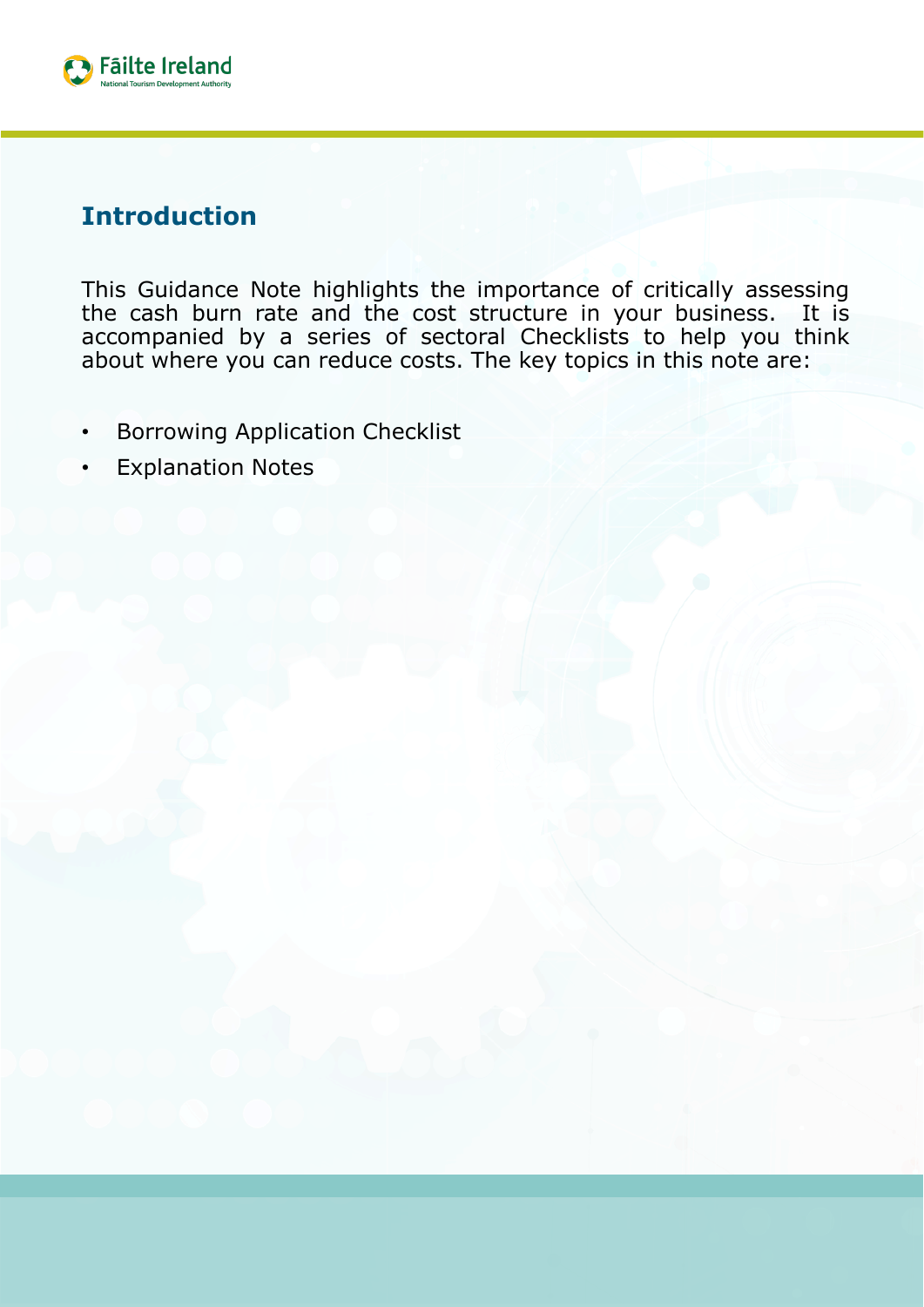

#### **Cash Burn Rate**

Cash Burn Rate is the rate of depletion of a business's cash pool in a loss-generating scenario. It is an important metric to understand and know. Within a seasonal business, for example, knowing the cash burn rate will help the business determine if it is worthwhile opening during the low season.

A high burn rate could suggest that the business is depleting its cash supply at a faster rate and may indicate a higher likelihood of entering a state of financial distress. Understanding your burn rate will help you to understand when the need will be to seek financial aid/support from banks or other financial institutions. This may be in the form of working capital funding and will provide an estimated timeline of working capital requirement.

The burn rate within the business may not be the same each month. While the business is closed, the costs will predominantly be fixed, however, in advance of the business reopening there will be some 'pre-opening costs' that will need to be established. During each month of operation, the cost base and cash inflow/outflow will be different as business levels will vary.

These pre-opening costs may include payments to creditors, hiring of new staff, employee training, cleaning, health and safety checks, payroll, additional sales and marketing, and purchases such as stocks, for example.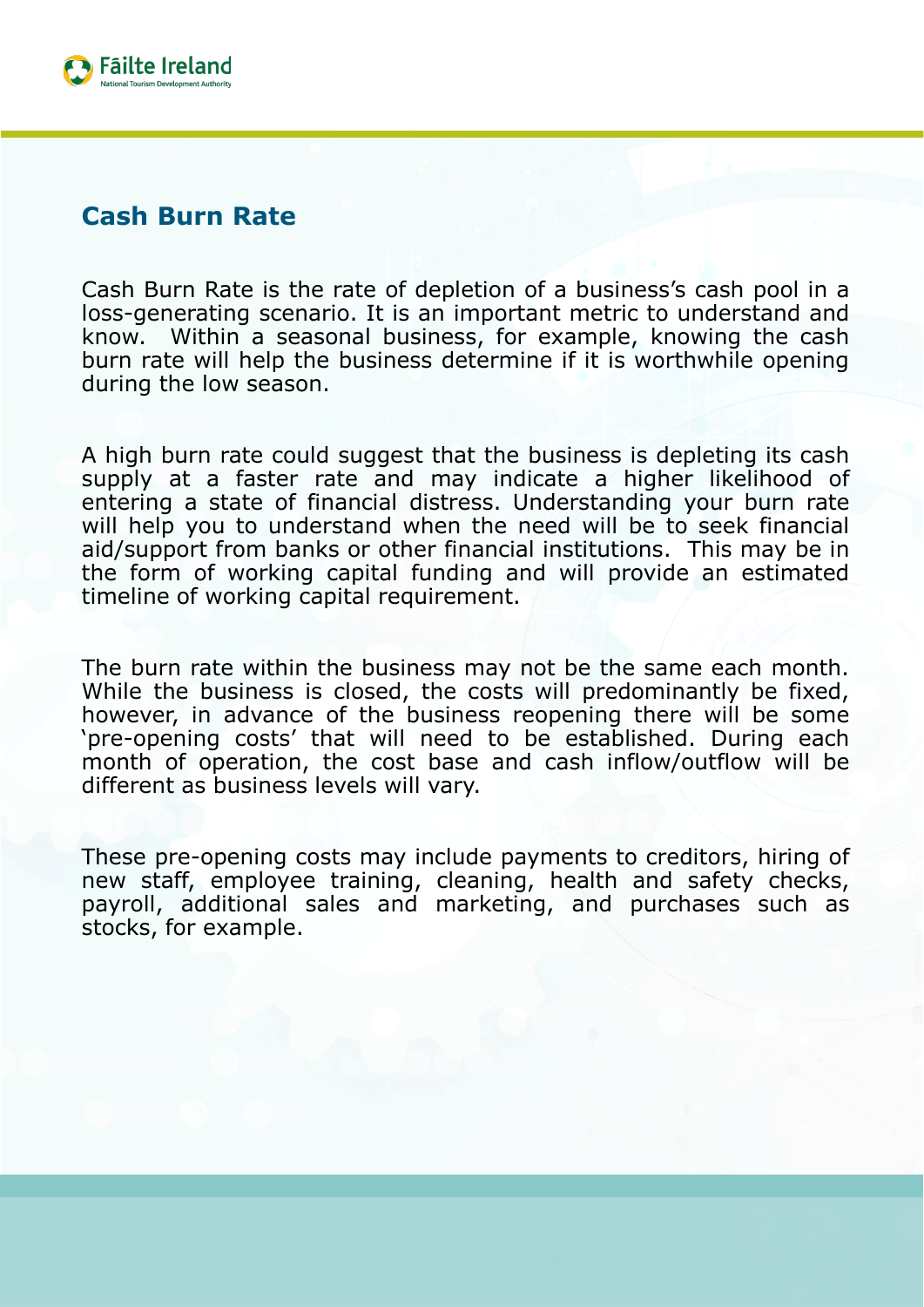

## **Gross Cash Burn Rate**

Gross Burn Rate is a businesses operating expenses or the total amount the business is spending each month. It is calculated by totalling all operating expenses including direct costs, variable costs, fixed costs. The burn rate is typically quoted in months. It does not take revenues into account.

| Gross Burn Rate<br>Months                      |           |
|------------------------------------------------|-----------|
| Monthly Operating Expenses                     |           |
| For example:                                   |           |
| March Cash Balance<br>Gross Burn Rate (months) | months    |
| <b>April Operating Expenses</b>                |           |
|                                                |           |
| €100,000                                       | 10 months |
| Gross Burn Rate<br>€10,000                     |           |

#### **(\*Based on average operating expense of €10k per month)**

We have assumed that the fixed costs of a tourism business during the closed period will be the same each month. However, if there are some months where there is a higher/lower cash outflow then the monthly average (expenses) would be used.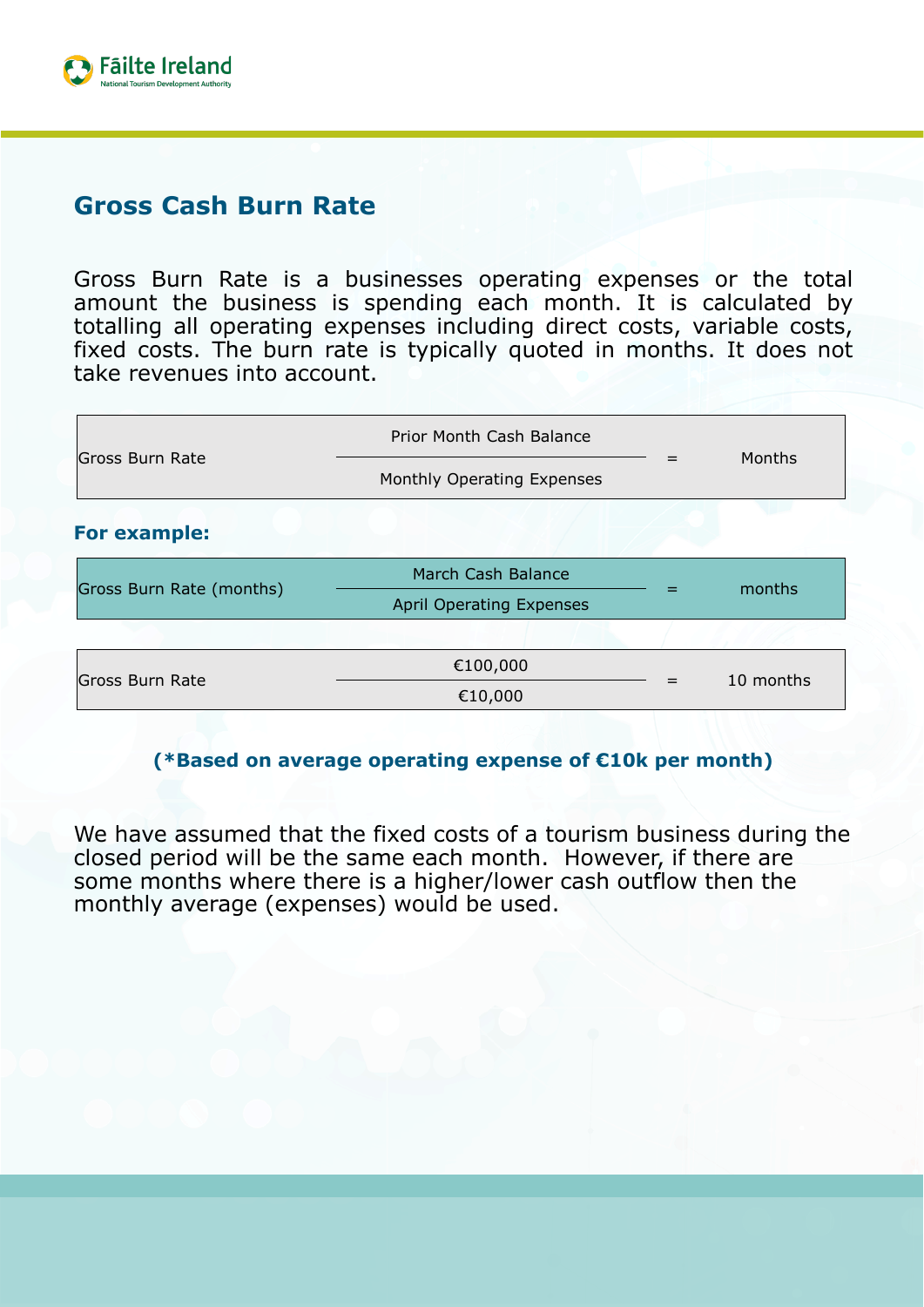

### **Net Cash Burn Rate**

When a business is in operation, you can establish cash burn by determining the Net Burn Rate. This is calculated by subtracting the operating expenses from revenue. It is important to consider that each month you will have fluctuations in revenue. For example, a fall in revenue with no change in costs can lead to a higher burn rate. This is one of the reasons why it is important to understand both your variable and fixed costs.

| Net Burn Rate                       | Prior Month Cash Balance<br>NOI (revenues-costs) | <b>Months</b> |
|-------------------------------------|--------------------------------------------------|---------------|
| <b>*NOI is Net Operating Income</b> |                                                  |               |
| <b>For example:</b>                 |                                                  |               |
| Net Burn Rate                       | €100,000<br>€7,000                               | 14 months     |

**\* €12,000 (rev) - €5,000 (costs) = €7,000 (net operating income/NOI)**